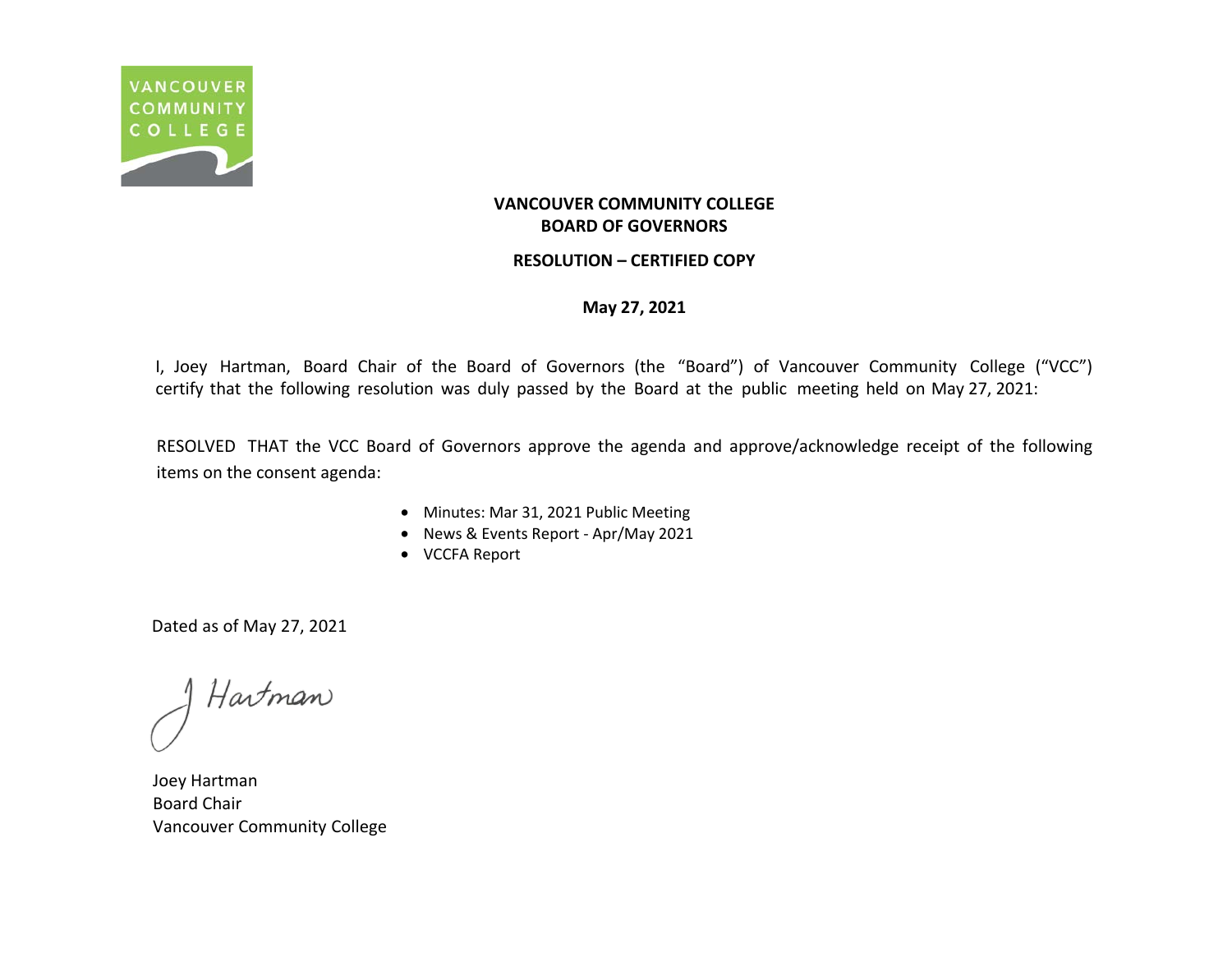

### **RESOLUTION – CERTIFIED COPY**

**May 27, 2021**

I, Joey Hartman, Board Chair of the Board of Governors (the "Board") of Vancouver Community College ("VCC") certify that the following resolution was duly passed by the Board at the public meeting held on May 27, 2021:

RESOLVED THAT, on the advice of Education Council, the Board of Governors approve, in the form presented at this meeting, Academic Year 2021/2022, 2022/2023, and 2023/2024.

Hartman

Joey Hartman Board Chair Vancouver Community College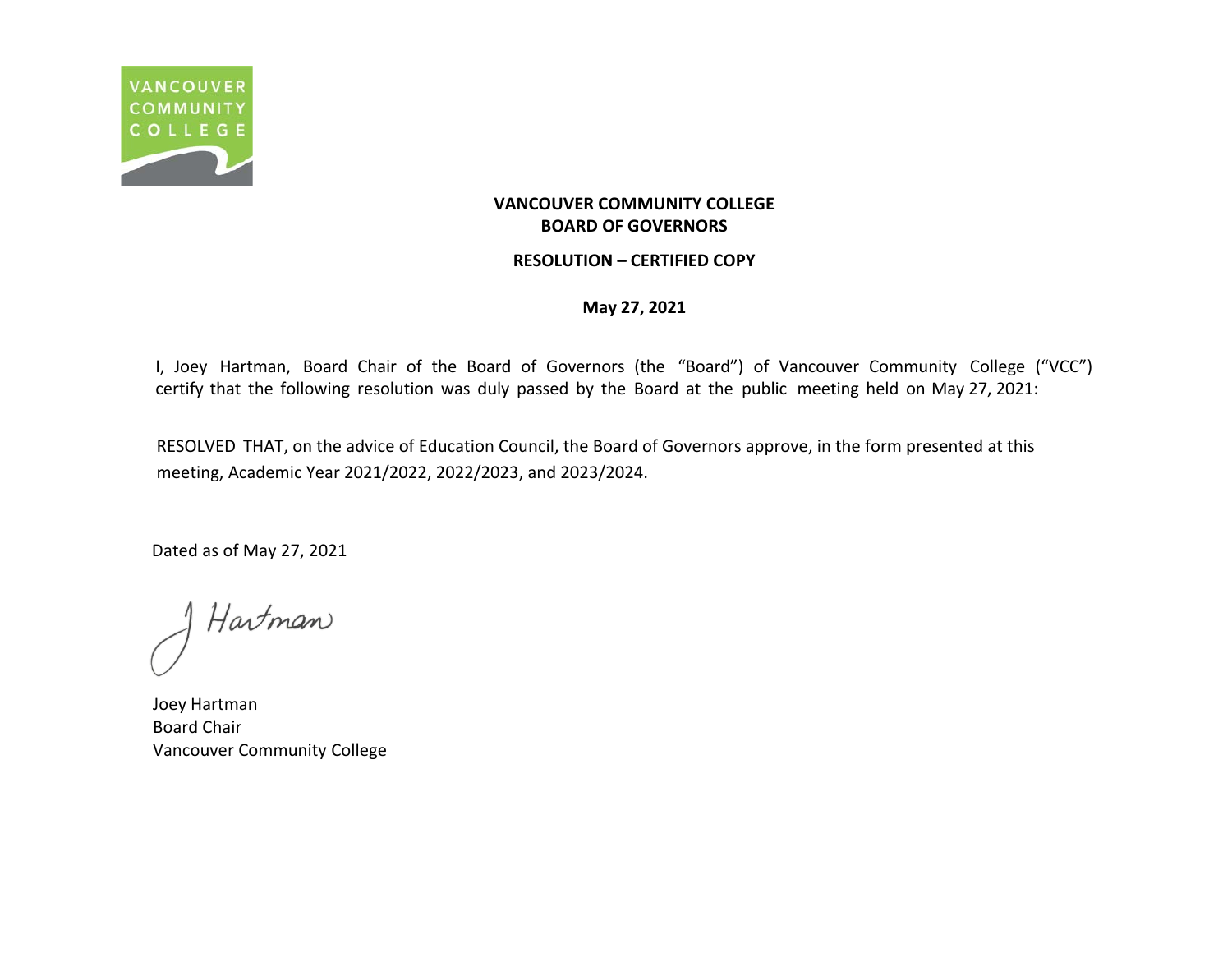

### **RESOLUTION – CERTIFIED COPY**

**May 27, 2021**

I, Joey Hartman, Board Chair of the Board of Governors (the "Board") of Vancouver Community College ("VCC") certify that the following resolution was duly passed by the Board at the public meeting held on May 27, 2021:

RESOLVED THAT, on the recommendation of the Finance and Audit committee, the Board of Governors approve the 2020/21 audited Financial Statements as presented.

Hartman

Joey Hartman Board Chair Vancouver Community College